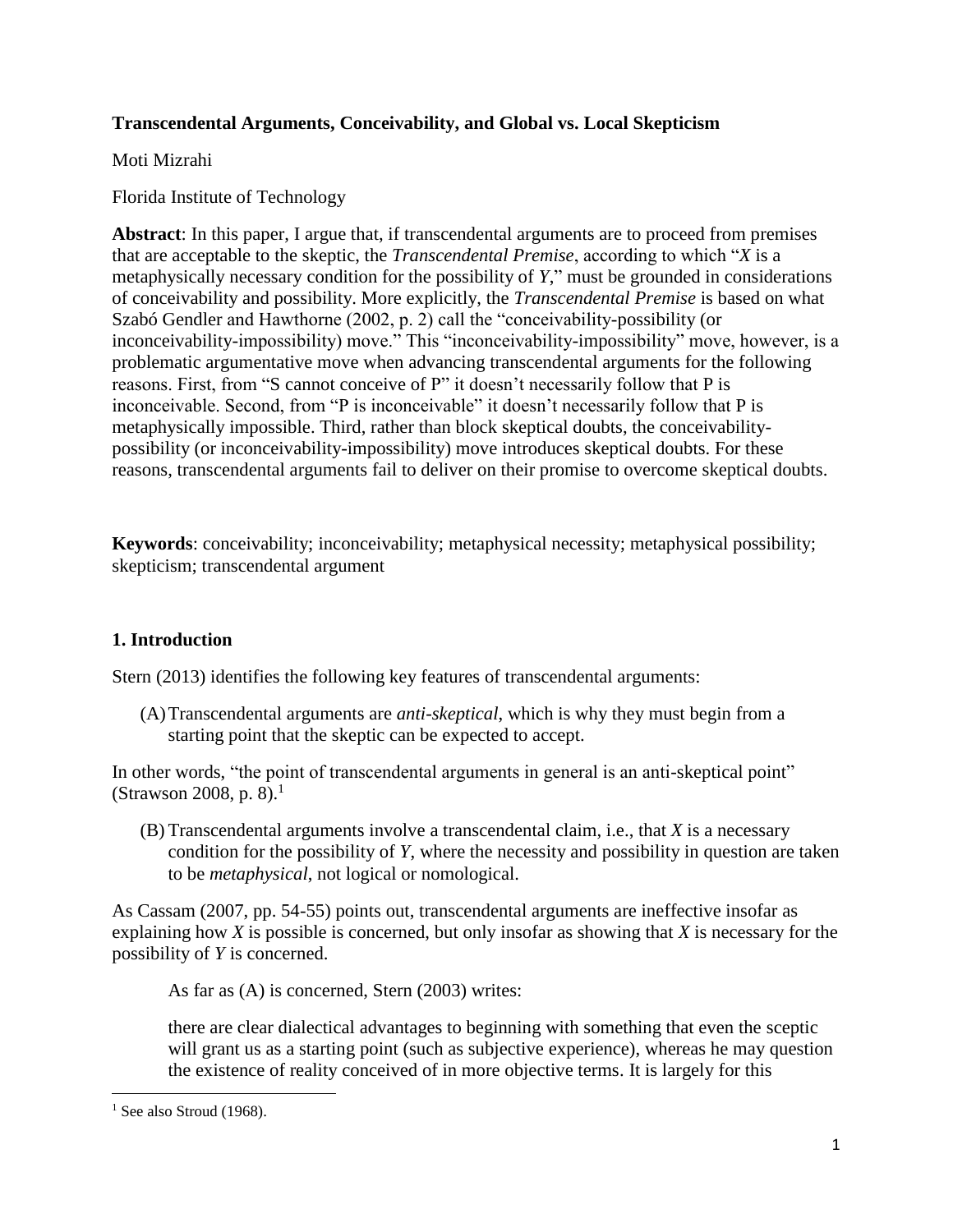dialectical reason, therefore, that contemporary transcendental arguments follow Kant in focusing on the necessary conditions of experience, language, belief, intentionality, and so on, where the conditioned is something the sceptic himself is prepared to assume at the outset (Stern 2003, p. 4).

That is, to be effective arguments against the skeptic, transcendental arguments must assume as premises claims that the skeptic is prepared to accept, such as claims about subjective experience. Furthermore:

[Transcendental arguments] set out to show that something the sceptic takes for granted as a possibility (for example, that we have direct access to our inner states but no direct access to the external world, or beliefs but no reliable belief-forming methods) must be abandoned, as the one is in fact impossible without the other, for reasons he has overlooked (for example, that inner states alone cannot provide the basis for timedetermination, or that beliefs by their nature must be generally true) (Stern 2003, p. 4).

As far as (B) is concerned, Stern (2003) says that:

[Transcendental] arguments involve a claim of a distinctive form: namely, that one thing (*X*) is a necessary condition for the possibility of something else (*Y*), so that (it is said) the latter cannot obtain without the former. In suggesting that *X* is a condition for *Y* in this way, this claim is supposed to be metaphysical and a priori, and not merely natural and a posteriori: that is, if *Y* cannot obtain without *X*, this is not just because certain *natural* laws governing the *actual* world and discoverable by the empirical sciences make this impossible (in the way that, for example, life cannot exist without oxygen), but because certain metaphysical constraints that can be established by reflection make *X* a condition for *Y* in every *possible* world (for example, existence is a condition for thought, as the former is metaphysically required in order to do or be anything at all (Stern 2003, p. 3; emphasis in original).

Accordingly, transcendental arguments have the following logical structure (Stern 2007, p. 144):

*Experience Premise*: We have certain experiences *Y*.

*Transcendental Premise*: A metaphysically necessary condition for us having *Y* is the truth of *X*.

*Conclusion*: *X*. 2

 $\overline{\phantom{a}}$ 

For example, against the external-world skeptic who denies the possibility of knowledge about the external world,<sup>3</sup> Putnam (1981, pp. 14-15) puts forth an argument that can be reconstructed as a transcendental argument as follows (Wright 1992):

1. I can think that *I'm not a BIV*.

2. In order to think that *I'm not a BIV* it must be the case that I'm not a BIV. Therefore,

3. I'm not a BIV. (Cf. Pritchard and Ranalli 2016.)

 $2$  On whether or not transcendental arguments can be undogmatic, see Kuusela (2008).

<sup>3</sup> For a discussion of external world skepticism, see Greco (2007).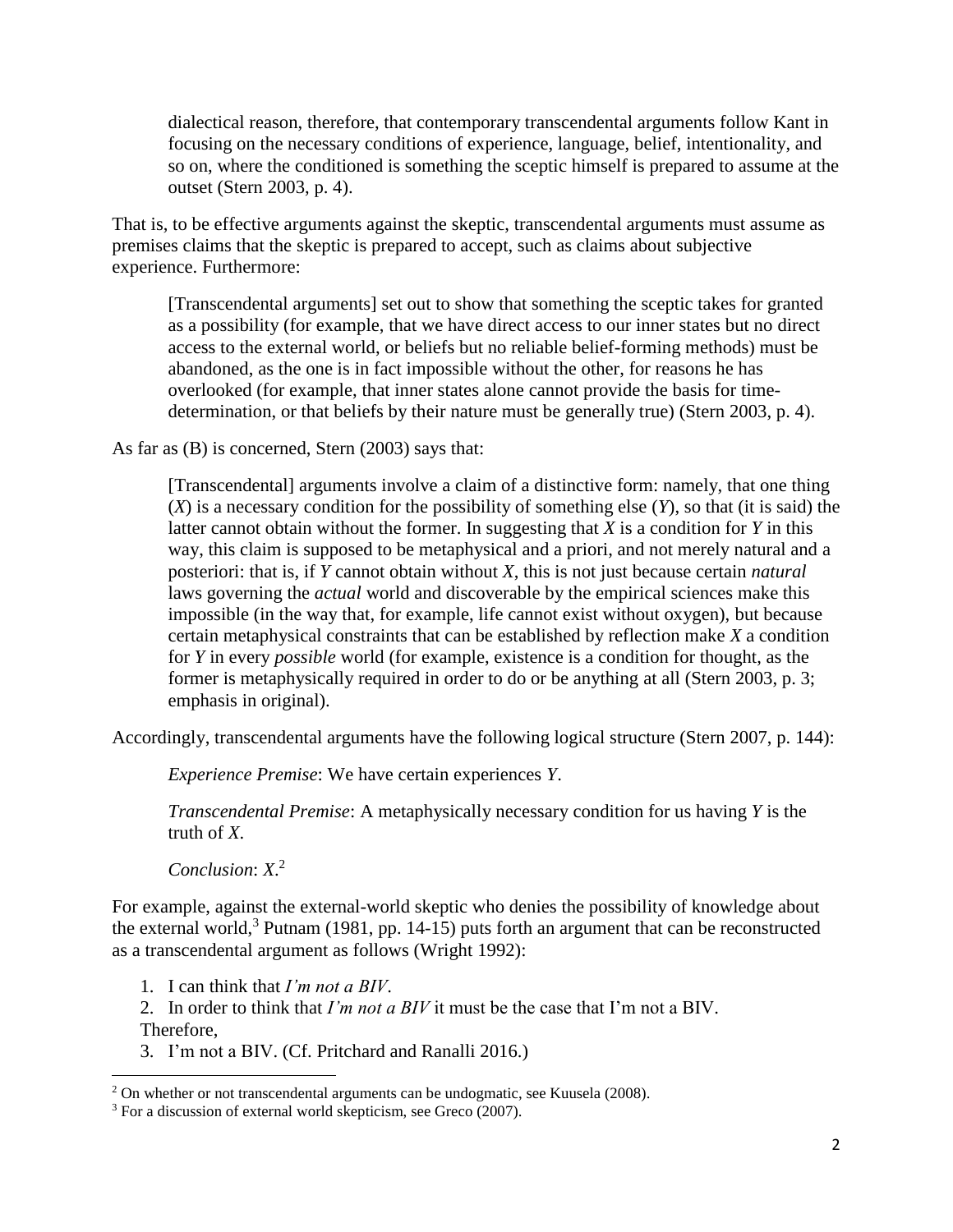Premise (1) in Putnam's argument is supposed to be a premise that the external-world skeptic is prepared to accept, namely, that one can experience the thought *I'm not a BIV*. Premise (2) in Putnam's argument is supposed to capture a metaphysical constraint on reference, which stems from Putnam's causal theory of reference, according to which reference is partly fixed by context and causal history, which is why it is metaphysically impossible, on Putnam's view, to refer to something without being acquainted with it. From premises (1) and (2), then, (3) is supposed to follow, since Putnam's metaphysical constraint on reference doesn't seem to hold in the case of  $BIVs<sup>4</sup>$ 

Similarly, Descartes' *Cogito* argument can be construed as a transcendental argument against external-world skepticism as follows:

- 1. I can think that *I'm thinking*.
- 2. In order to think that *I'm thinking* I must exist.
- Therefore,
- 3. I exist.

 $\overline{\phantom{a}}$ 

Again, premise (1) in Descartes' *Cogito* argument is supposed to be a premise that the externalworld skeptic is prepared to accept, namely, that one can experience the thought *I'm thinking*. Premise (2) in Descartes' *Cogito* argument is supposed to capture a metaphysical constraint on thinking, i.e., that it is metaphysically necessary to exist as a thinker in order to think. From premises (1) and (2), then, (3) is supposed to follow, since Descartes' metaphysical constraint on thinking does seem to hold in this case. $5$ 

In what follows, I argue that transcendental arguments cannot accomplish both (A) and (B) at the same time. More explicitly, I argue that, insofar as they rely on a transcendental premise concerning metaphysical possibilities, namely, the *Transcendental Premise*, transcendental arguments cannot be effective anti-skeptical arguments, for they depend on a move that introduces rather than blocks skeptical doubts. I will sketch three arguments in support of this claim. These arguments will stem from what I take to be the problematic argumentative move at the core of transcendental arguments, namely, what Szabó Gendler and Hawthorne (2002, p. 2) call the "conceivability-possibility (or inconceivability-impossibility) move."<sup>6</sup>

#### **2. The conceivability-possibility (or inconceivability-impossibility) move**

To see the problem that I think transcendental arguments suffer from, consider the second premise of the transcendental argument schema sketched above, according to which "*X* is a metaphysically necessary condition for the possibility of *Y*." For this premise to be acceptable to the skeptic, as (A) dictates, it must be based on considerations that a skeptic would accept. For instance, in the case of Putnam's argument against the external-world skeptic, the second premise, according to which one must be acquainted with BIVs in order to refer to such things, is grounded in Putnam's causal theory of reference. But, surely, the external-world skeptic would

<sup>4</sup> For a critique of Putnam's transcendental argument, see Brueckner (2010, pp. 93-94). See also Pritchard and Ranalli (2016) for discussion.

<sup>5</sup> On Descartes' *Cogito* argument as a "performative transcendental argument," see Bardon (2005).

<sup>6</sup> On other objections to transcendental arguments, see Stern 2004, chapter 2.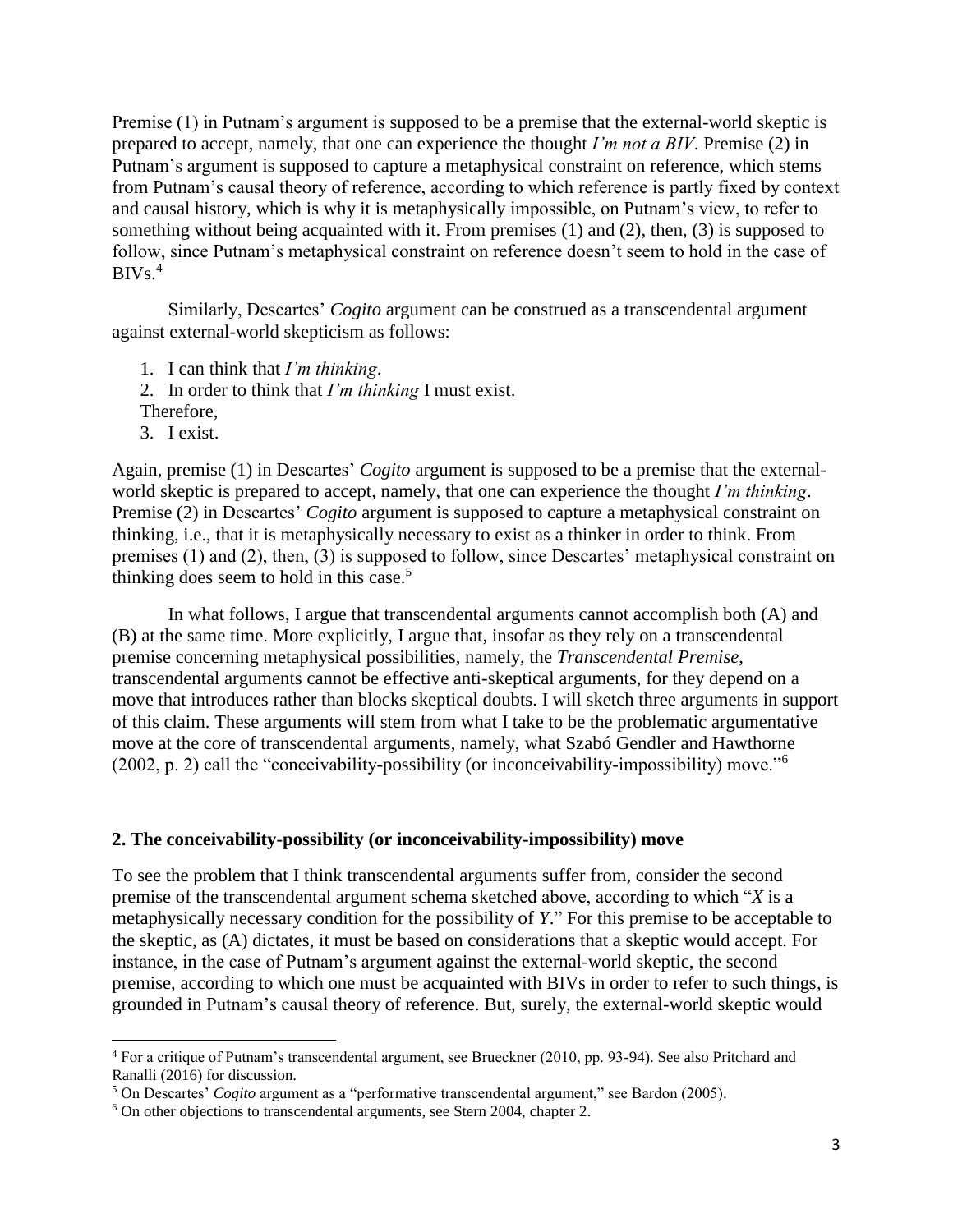not find Putnam's theory of reference acceptable at all, since she thinks that there is no way to know that there is even an external world to refer to in the first place. So what else could Putnam appeal to in order to justify the second premise of his argument in a way that would be acceptable to the external-world skeptic?

As an anonymous reviewer points out, it is important to note that Putnam advances other considerations in support of the causal theory of reference. For instance, by invoking the notion of "the linguistic division of labour" (Putnam 1975, pp. 227-228), and using examples like the one about 'elm' and 'beech', Putnam argues that we can refer to these trees, which is taken for granted, even if we are not experts. As Devitt and Sterelny (1999, p. 88) put it, the "causal theory lightens the epistemic burden."<sup>7</sup> So the charge against Putnam's transcendental argument from BIVs cannot be that all inferences ultimately rest on considerations of conceivability and/or inconceivability; otherwise, the same charge could be leveled against the external-world skeptic as well (as we shall soon see). Rather, the charge against Putnam's transcendental argument from BIVs, from the point of view of the external-world skeptic, is that Putnam's argument invokes the notion of reference, and the notion of reference, in turn, presupposes links (on Putnam's view, causal links) between *thought* and *reality*. As Reimer and Michaelson (2016) explain:

thinking you are a brain in a vat requires causal links to things which, if you were a brain in a vat, wouldn't exist. These are the sorts of *causal links between thought and reality* that would make thinking you are a brain in a vat possible in the first place. So you can't have such thoughts, if those thoughts are true. You can in fact have such thoughts, so they must not be true (emphasis added).

But of course, it is precisely such links between thought and reality (or the external world) that the skeptic argues are beyond our ken. In other words, insofar as it invokes Putnam's causal theory of reference, Putnam's transcendental argument from BIVs presupposes that we are connected to the external world through thought, which is precisely what the external-world skeptic denies. After all, "How can something inside the head refer to something outside the head?" (Devitt 1990, p. 91; Putnam 1981, pp. 1-21)

Similarly, in the case of Descartes' *Cogito* argument, the second premise, according to which I must exist in order to think, is grounded in Descartes' notion of what the "I" is, namely, a thinking thing. As Gassendi points out in his objections to Descartes' *Mediations*, however, Descartes cannot assume that there is a particular thinking subject, a thinker (or, as Descartes puts it a "thinking thing") without begging the question against the skeptic. For, as Fisher (2014) explains:

[The] recognition that one has a set of thoughts does not imply that one is a particular thinker or another. Were we to move from the observation that there is thinking occurring to the attribution of this thinking to a particular agent, we would simply assume what we set out to prove, namely, that there exists a particular person endowed with the capacity for thought.

So what else could Descartes appeal to in order to justify the second premise of his argument in a way that would be acceptable to the skeptic?

 $7$  For a more recent discussion of "reference borrowing," see Devitt (2006, pp. 138-141).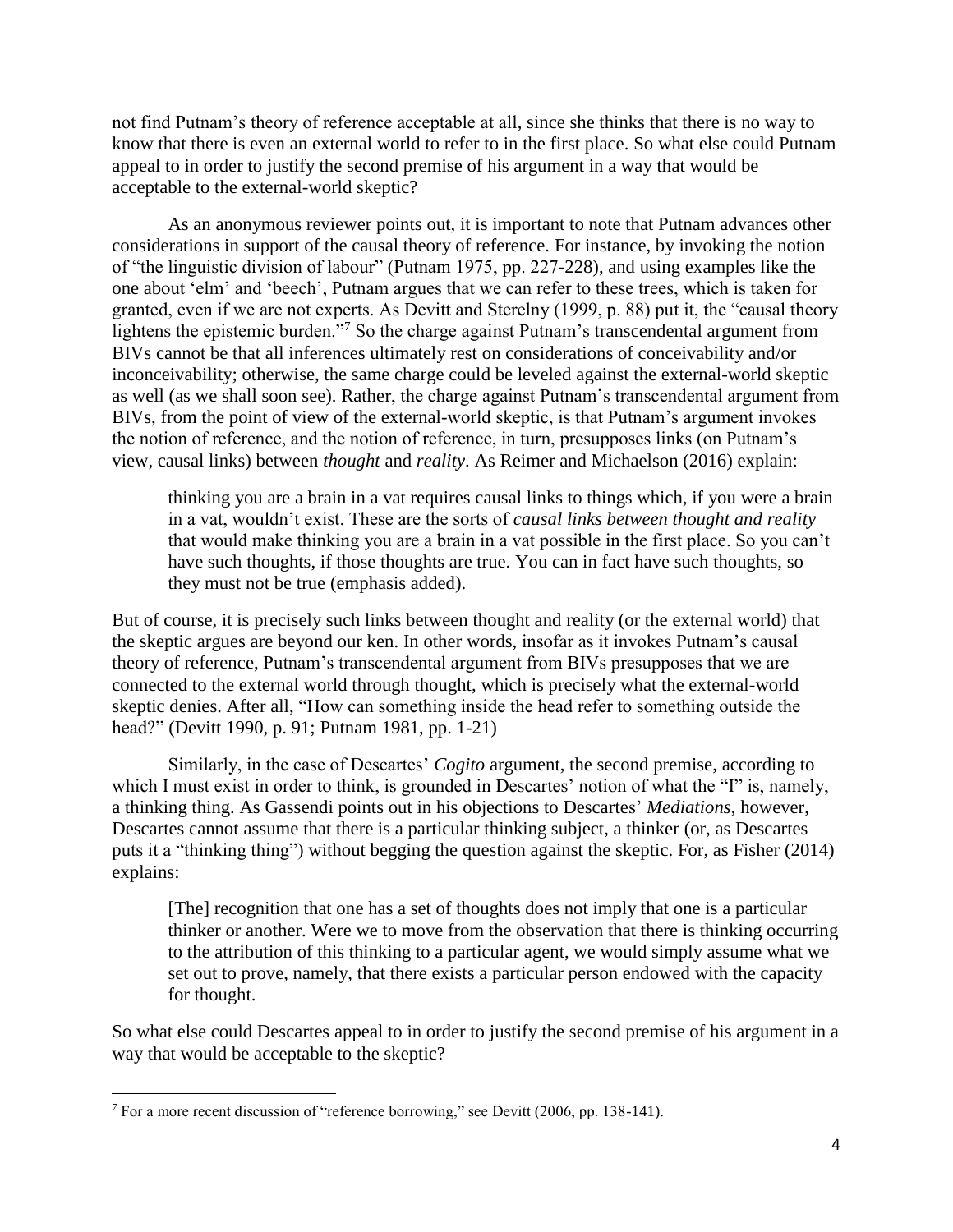Since the second premise of a transcendental argument, like Putnam's argument from reference to BIVs and Descartes' *Cogito* argument, is a transcendental claim about metaphysical necessities, the only considerations one can appeal to, I submit, are considerations of conceivability. After all, even skeptics appeal to considerations of conceivability when they argue from skeptical hypotheses, such as the BIV hypothesis. Indeed, it is common practice among philosophers to appeal to considerations of conceivability in order to support claims about possibility. For example, Chalmers (2010, pp. 142) argues from the conceivability of philosophical zombies to the metaphysical possibility of such beings.<sup>8</sup>

If this is correct, then, for any transcendental argument, the *Transcendental Premise*, according to which "*X* is a metaphysically necessary condition for *Y*," must be grounded in considerations of conceivability, more precisely, that *Y* is inconceivable without *X* or that *Y* is conceivable only if *X*. According to Szabó Gendler and Hawthorne (2002, p. 5-6), many philosophers hold that "our ability to conceive of a scenario where P obtains is reckoned as constituting at least prima-facie reason for supposing that P is metaphysically possible." The notion of metaphysical possibility is taken to be primitive, according to Szabó Gendler and Hawthorne (2002, p. 4), and is simply glossed as "how things might have been," or "how God might have made things," or "the ways it is possible for things to be" (cf. Chalmers 2002, p. 146). The relevant notion of conceivability here is the one Chalmers calls "primary conceivability." According to Chalmers (2002, p. 157), P "is primarily conceivable (or epistemically conceivable) when it is conceivable that [P] is actually the case." To use Chalmers' (2002, p. 158) example, "'Hesperus is not Phosphorus' is primarily [i.e., considered as actual] positively conceivable."<sup>9</sup>

More importantly, for present purposes, according to Szabó Gendler and Hawthorne (2002, p. 2), "from the fact that we are (or are not) able to depict to ourselves a scenario in which thus-and-such obtains, we take ourselves to have learned something about whether thus-and-such could (or could not) obtain." They call this the "conceivability-possibility (or inconceivabilityimpossibility) move." This move, I submit, is what grounds the *Transcendental Premise* of a transcendental argument. In the case of Putnam's argument against the external-world skeptic, for example, it is supposed to be inconceivable that one can refer to BIVs without being aquatinted with such things, and thus that one is not a BIV. Likewise, in the case of Descartes' *Cogito* argument, it is supposed to be inconceivable that one can think without existing, since one is a thinking thing, and thus it is metaphysically impossible for one to be a thinking thing without existing.

If this is correct, then the key question for present purposes is whether or not the "conceivability-possibility (or inconceivability-impossibility) move" can be deployed successfully in order to advance transcendental arguments against skepticism; keeping in mind that transcendental arguments are supposed to have features (A) and (B) in order to be successful anti-skeptical arguments. I think that the conceivability-possibility (or inconceivabilityimpossibility) move cannot be deployed successfully in this way. I will now discuss in some detail three reasons why that is the case.

#### **2a. "S cannot conceive of P" doesn't entail "P is inconceivable"**

<sup>8</sup> See also Chalmers (2002).

 $9^9$  Cf. Yablo's (1993) notion of conceivability<sub>ep</sub>.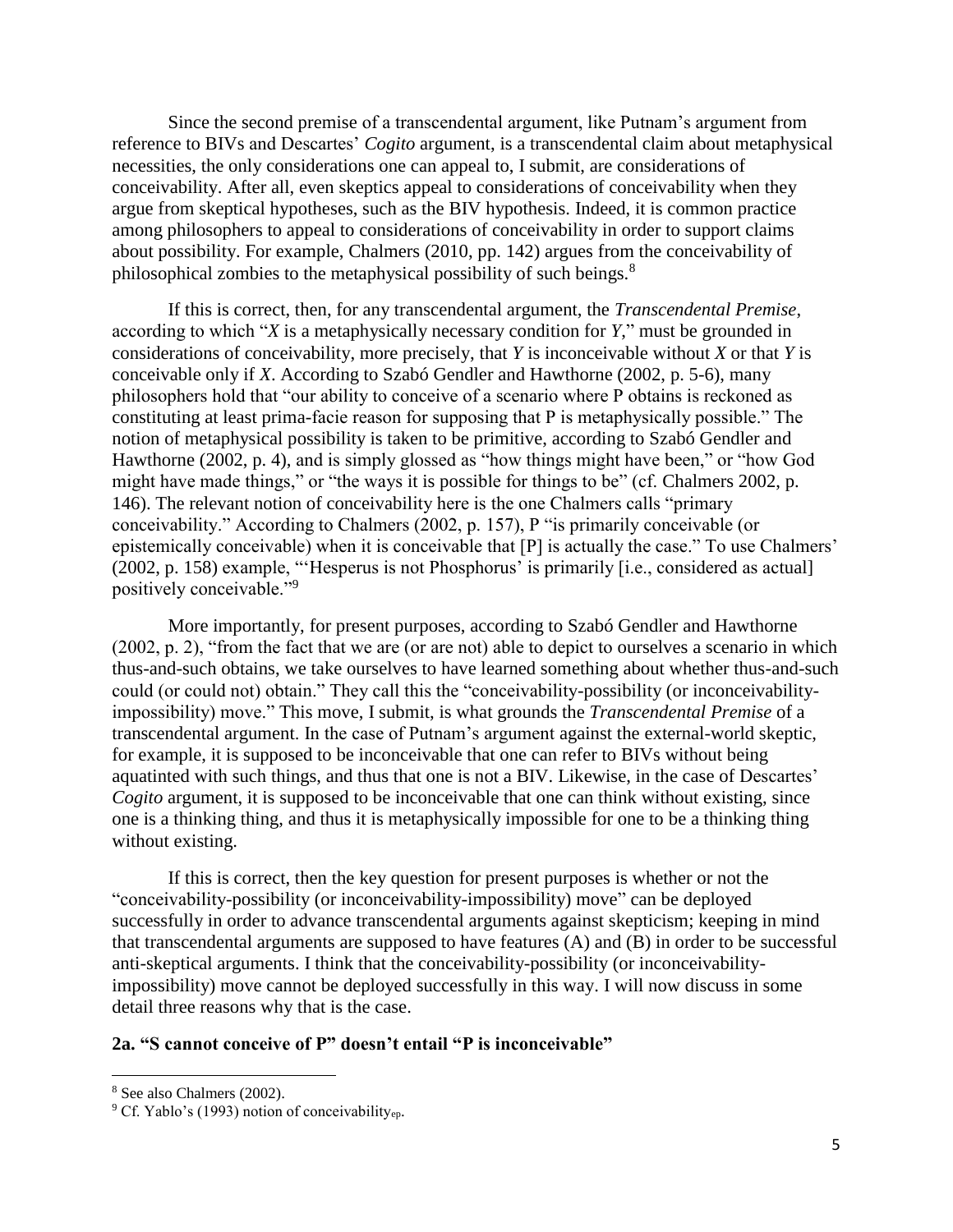First, there is a distinction to be made between P being (primarily, positively) inconceivable and failure to conceive of a scenario where P obtains. Presumably, many pre-nineteenth century physicists would have had a hard time conceiving of a world where, were it the actual world, it would be true that our universe is a four-dimensional space-time continuum, which is something that we now think we can conceive of. The point, then, is that failure to conceive of a scenario where P obtains is not the same as P being inconceivable, and hence metaphysically impossible. If so, then we need a good reason to think that, if we fail to conceive of a scenario where P obtains, then that shows—or is at least a strong reason to believe— that P is indeed inconceivable. Even if we do have such a reason, though see Mizrahi and Morrow (2015), this means that there is no straightforward entailment between "P is inconceivable" to "P is metaphysically impossible," given that one's failure to conceive of a scenario where P obtains is not conclusive evidence that P is indeed inconceivable, as plenty of other historical examples show.

If this is correct, then the conceivability-possibility (or inconceivability-impossibility) move cannot ground the *Transcendental Premise* of a transcendental argument, according to which "*X* is a metaphysically necessary condition for *Y*," since the fact that one fails to conceive of a possible world in which P obtains is not conclusive evidence that P is indeed inconceivable. But this means that *Y* may not be a metaphysically necessary condition for the truth of *X* after all. For example, Putnam finds it hard to conceive of a world in which one can refer to BIVs without being aquatinted with BIVs. As was the case for nineteenth-century physicists, this may simply be a failure on Putnam's part, not a sure sign that referring to BIVs without being acquainted with BIVs is inconceivable.

Similarly, Descartes finds it hard to conceive of a world in which there is thinking without a particular thinker. As was the case for nineteenth-century physicists, this may simply be a failure on Descartes' part, not a sure sign that there being thinking without there being a particular thinker is inconceivable.

### **2b. "P is inconceivable" doesn't entail "P is metaphysically impossible"**

Second, since we are not creatures of unlimited cognitive abilities, it is reasonable to think that there are certain things that we simply cannot conceive of just as there are certain things that are conceptually beyond dogs and ants. Perhaps there are extra-terrestrial intelligent beings with modal powers that are superior to ours such that they can conceive of many more things than we can. If there are such creatures, then they would deem conceivable, and hence metaphysically possible, what we deem inconceivable, and hence metaphysically impossible. But this means that there is no straightforward entailment between "P is inconceivable" and "P is metaphysically impossible," given that there are some things that we cannot conceive of, on account of our limited cognitive capacities, just as there are some things that dogs and ants cannot conceive of.

If this is correct, then, again, the conceivability-possibility (or inconceivabilityimpossibility) move cannot ground the *Transcendental Premise* of a transcendental argument, since the fact that one fails to conceive of a possible world in which P obtains is not conclusive evidence that P is indeed inconceivable. But, again, this means that *Y* may not be a metaphysically necessary condition for the truth of *X* after all. For example, perhaps extraterrestrial intelligent beings with modal powers superior to those of Putnam would be able to conceive of a world in which one can refer to BIVs without being aquatinted with BIVs, just as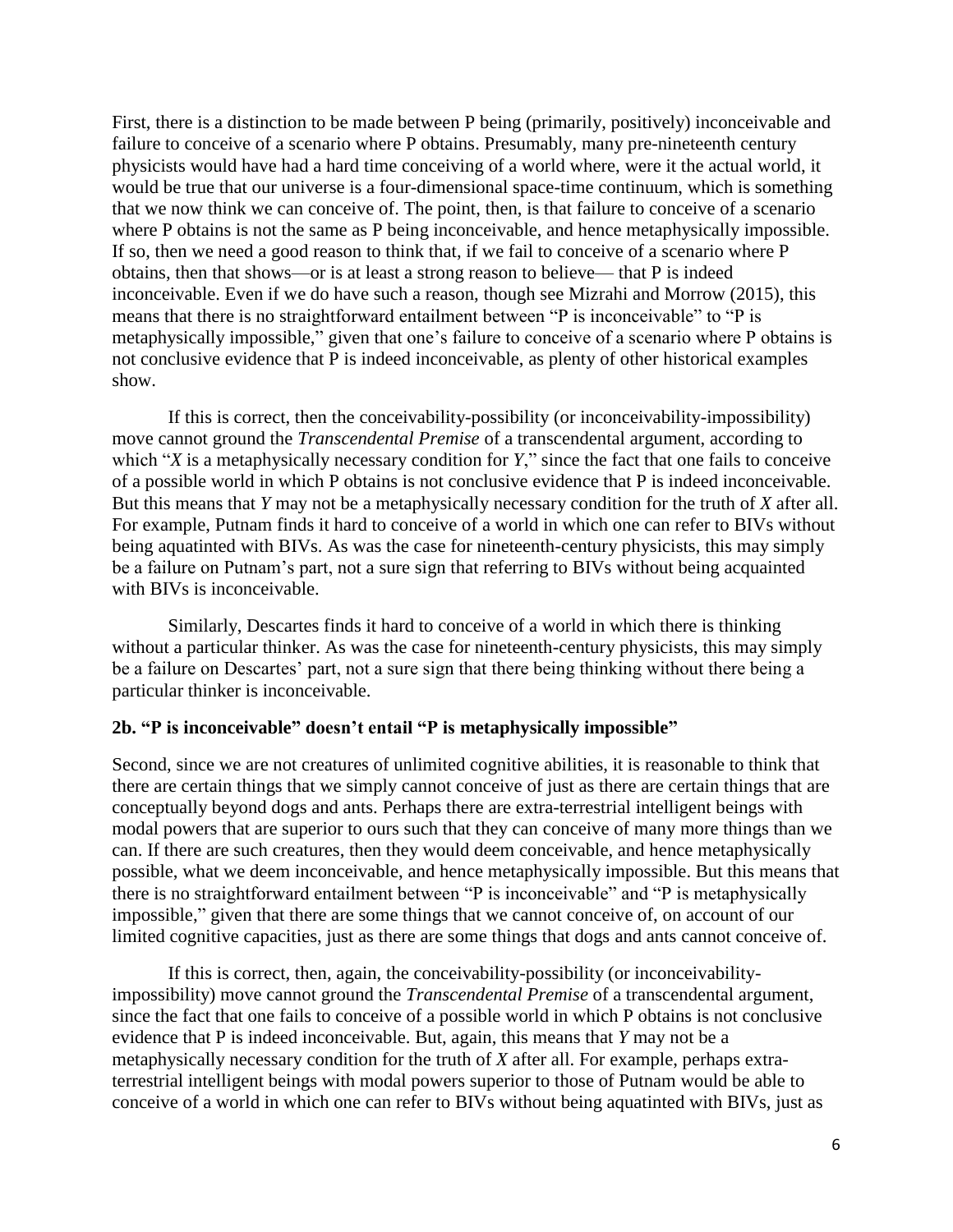Putnam can conceive of things that ants cannot. Again, this may simply be a limitation on Putnam's part, in virtue of being a creature of limited cognitive abilities, not a sure sign that referring to BIVs without being acquainted with BIVs is inconceivable.

Similarly, perhaps extra-terrestrial intelligent beings with modal powers superior to those of Descartes would be able to conceive of a world in which there is thinking without a particular thinker, just as Descartes can conceive of things that ants cannot. Again, this may simply be a limitation on Descartes' part, in virtue of being a creature of limited cognitive abilities, not a sure sign that there being thinking without there being a particular thinker is inconceivable.

### **2c. The floodgates of skeptical doubts**

Third, rather than block skeptical doubts, which is what transcendental arguments are supposed to do, as (A) dictates, the conceivability-possibility (or inconceivability-impossibility) move opens the floodgates of skeptical doubts. That is to say, it allows the skeptic to raise skeptical doubts that transcendental arguments were meant to overcome. I will mention two kinds of skeptical doubt that the conceivability-possibility (or inconceivability-impossibility) move allows the skeptic to raise: global skeptical doubts and local skeptical doubts.<sup>10</sup>

As far as global skeptical doubts are concerned, the conceivability-possibility (or inconceivability-impossibility) move allows the skeptic to argue from skeptical hypotheses. Indeed, the familiar skeptical arguments from skeptical hypotheses, such as the deceiving demon (Schaffer 2010), dreaming (Brown 2009), and the BIV hypotheses, proceed on the assumption that such skeptical hypotheses are conceivable. That is to say, one can conceive of a world in which one is a handless brain in a vat and that this world is the actual world.

According to Greco (2007, p. 625), arguments for external-world skepticism from skeptical hypotheses generally proceed as follows:

## **SA**

Let *o* be some ordinary proposition about the external world, such as that I have two hands, and let *h* be a proposition describing some skeptical hypothesis, such as that I am a handless brain in a vat.

1. I know that  $o$  only if I know that  $\neg h$ .

2. But I don't know that  $\neg h$ .

Therefore,

 $\overline{\phantom{a}}$ 

3. I don't know that *o*.

The conceivability-possibility (or inconceivability-impossibility) move, then, allows the skeptic to ground the first premise of **SA** in considerations of conceivability. That is to say, as long as it is conceivable that one is a handless brain in a vat (or that one is being deceived by a malicious demon), premise (1) of **SA** holds, and the skeptic can then conclude that one does not know the truth of any ordinary proposition about the external world.

 $10$  On global and local skepticism, see Maitzen (2006). Maitzen argues that local skepticism cannot stay local. But his argument proceeds from the case of ethical skepticism (or nihilism) alone.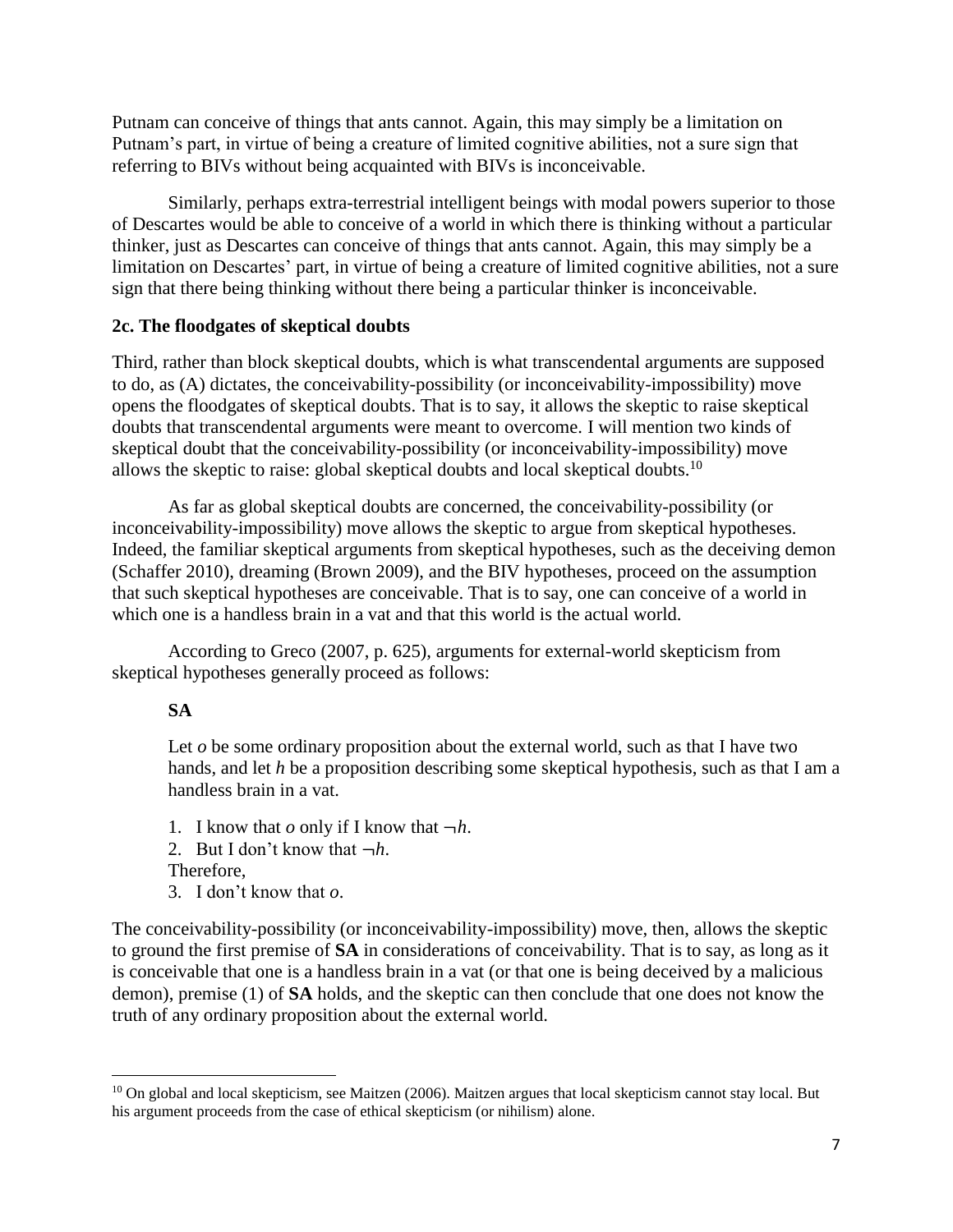As far as local skeptical doubts are concerned, the conceivability-possibility (or inconceivability-impossibility) move allows the skeptic to raise specific doubts about scientific claims to knowledge. For example, "the generally accepted big bang theory holds that the observable universe emerged from an explosion some ten to twenty billion years ago [and nonetheless] that all the matter in the universe was present from the start" (Guth 1997, p. 2). But how can that be? After all, "Nothing can be created from nothing" (Guth 1997, p. 2). That something can come from nothing seems inconceivable. If it is, then the skeptic can argue as follows:

- 1. It is inconceivable that the universe came into existence from nothing.
- 2. If it is inconceivable that P, then it is impossible that P.
- Therefore,
- 3. It is impossible that the universe came into existence from nothing.

Now, whatever is impossible cannot be actual. So, from (3), it follows that it is not the case that our universe came into existence from nothing. And that, in turn, means that the Big Band model is incorrect, since it "assigns a finite age to the universe" (Guth 1997, p. 335), and thus a moment in which the universe was created from nothing. $<sup>11</sup>$ </sup>

Accordingly, the conceivability-possibility (or inconceivability-impossibility) move gives the skeptic a tool for raising local doubts about scientific claims to knowledge. Here is another example. According to "the best theory we have of nature [whose] predictions have been verified over an immense range of phenomena" (Stenholm 2002, p. 186), namely, Quantum Mechanics, a subatomic particle, such as an electron, can be in a superposition of quantum states, e.g., one and the same particle can pass through two slits at the same time. But how can that be? That one and same particle can pass through two slits at the same time seems inconceivable. If it is, then the skeptic can argue as follows:

- 1. It is inconceivable that a particle can be in a superposition of quantum states.
- 2. If it is inconceivable that P, then it is impossible that P.
- Therefore,

 $\overline{\phantom{a}}$ 

3. It is impossible that a particle can be in a superposition of quantum states.

Again, whatever is impossible cannot be actual. So, from (3), it follows that it is not the case that a particle can be in a superposition of quantum states. That, in turn, means that quantum mechanics is incorrect, since the principle of superposition is a fundamental principle of Quantum Mechanics, and it implies that "a particle in one quantum state is also simultaneously in other quantum states" (Phillips 2003, p. 52).<sup>12</sup>

If we grant the skeptic the conceivability-possibility (or inconceivability-impossibility) move, then, she can use it to raise global as well as local skeptical doubts. This result, I submit, may be particularly problematic for some friends of the move who also turn to science either for empirical confirmation of their views or for making their views consistent with the relevant science. For instance, Chalmers, who is a key proponent of the conceivability-possibility (or inconceivability-impossibility) move, as we have seen, also talks about the "*science* of

<sup>11</sup> See also Albert's (2012) review of Krauss' book, *A Universe from Nothing* (2012), in *The New York Times*.

<sup>&</sup>lt;sup>12</sup> For more on superposition, see Albert (1992, pp. 1-16).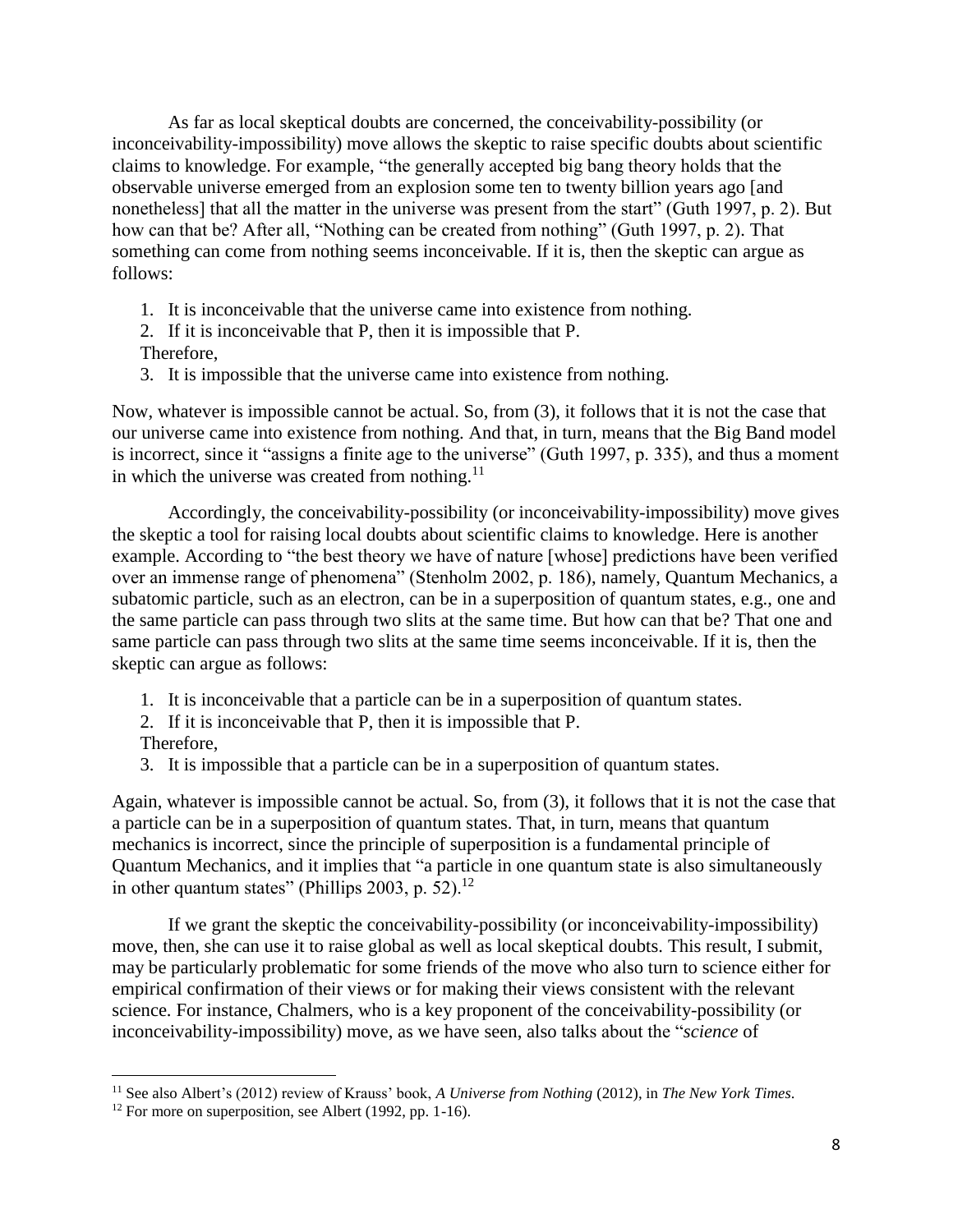consciousness" (as opposed to the *philosophy* of consciousness), thinks that "the prospects for a science of consciousness are reasonably bright" (Chalmers 2010, p. 52), appeals to scientific evidence (Chalmers 2010, p. 48), and talks about "the world as revealed by contemporary science" (Chalmers 2010, xxv).

If the aforementioned considerations are correct, however, then something's got to give. That is to say, Chalmers cannot appeal to the conceivability-possibility (or inconceivabilityimpossibility) move when theorizing about consciousness (see, for example, his famous zombie argument in Chalmers 2010, pp. 141-206) while, at the same time, appealing to scientific theories that have inconceivable consequences. Some of our best scientific theories, such as the Big Bang model and Quantum Mechanics, tell us things that we find inconceivable, such as the universe coming into existence from nothing and particles being in several quantum states simultaneously. Anyone who endorses the conceivability-possibility (or inconceivabilityimpossibility) move, then, would have to conclude that these scientific theories must be incorrect, since they have inconceivable consequences.

At this point, it might be objected that transcendental arguments are supposed to uncover problems with skeptical hypotheses such that those hypotheses become impossible. Presumably, this is what Kant's Refutation of Idealism is supposed to do.<sup>13</sup> That is, Kant's Refutation of Idealism is supposed to demonstrate the "theorem" that "The mere, but empirically determined, consciousness of my own existence proves the existence of objects in space outside me" (Kant 1998, p. 327; B 275). In the *Critique of Pure Reason* (B 275-276), Kant writes:

I am conscious of my existence as determined in time. All time-determination presupposes something persistent in perception. This persistent thing, however, cannot be something in me, since my own existence in time can first be determined only through this persistent thing. [According to the revised preface (B xxxix), this sentence is to be replaced by the following: "This persistent thing, however, cannot be an intuition in me. For all grounds of determination of my existence that can be encountered in me are representations, and as such require something persistent that is distinct even from them, in relation to which their change, thus my existence in the time in which they change, can be determined."] Thus the perception of this persistent thing is possible only through a thing outside me and not through the mere representation of a thing outside me. Consequently, the determination of my existence in time is possible only by means of the existence of actual things that I perceive outside myself (Kant 1998, p. 327).

Since the aim of this paper is to assess whether or not transcendental arguments succeed in overcoming skeptical doubts, rather than engage in Kant scholarship, I will use for the sake of the present discussion a reconstruction of Kant's Refutation of Idealism that many Kant scholars seem to find satisfactory. This reconstruction is offered by Dicker (2004, pp. 194-211):

(1``) I *seem* to be able to correctly determine the order in time of experiences of mine that did not (a) occur within a specious present, and that do not (b) belong to a remembered sequence of continuous experiences or (c) include a recollection of the sequence of all the earlier experiences within each of the later ones (original emphasis).

<sup>&</sup>lt;sup>13</sup> Many thanks to an anonymous reviewer for raising this objection.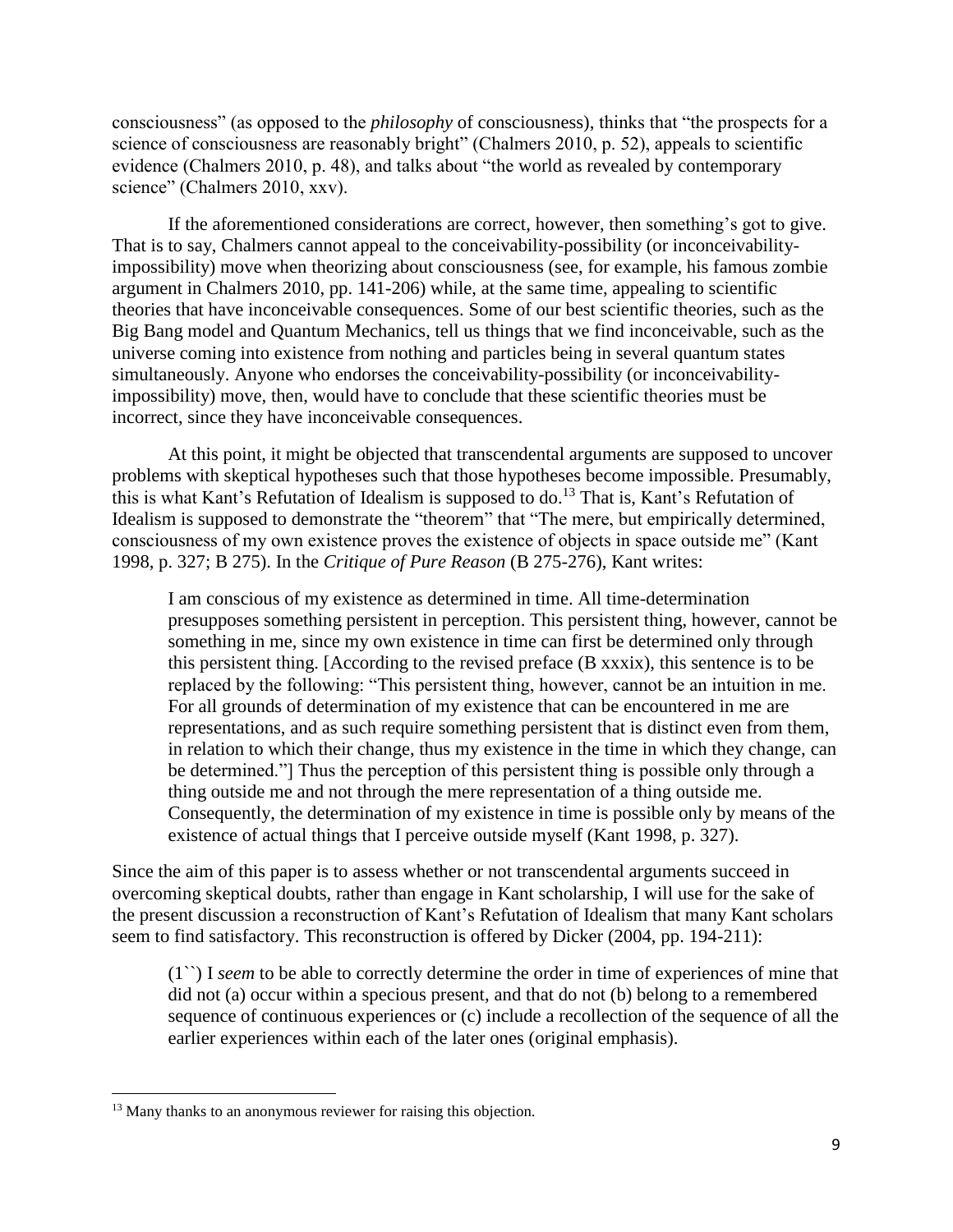$(2^{\prime\prime})$  When I remember two or more past experiences that are not of type (a)-(c), my recollection of those experiences does not itself reveal the order in which they *seem* to me to have occurred (emphasis added).

 $(3^{\prime\prime})$  If  $(2^{\prime\prime})$ , then I cannot correctly determine the order in which two or more past experiences of mine that are not of type (a)-(c) *seem* to me to have occurred just by recollecting them (emphasis added).

(4``) I cannot correctly determine the order in which two or more past experiences of mine that are not of type (a)-(c) seem to me to have occurred just by recollecting them. [from  $(2^{\prime\prime})$  and  $(3^{\prime\prime})$ ]

(5``) If I cannot correctly determine the order in which two or more past experiences of mine that are not of type (a)-(c) seem to me to have occurred just by recollecting them, then I can *seem* to be able to correctly determine the order in time of two or more past experiences of mine that are not of type (a)-(c) only if I *conceive* some of my experiences as being caused by successive objective states of affairs that I perceive (emphasis added).

(6``) I can seem to be able to correctly determine the order in time of two or more past experiences of mine that are not of type (a)-(c) only if I conceive some of my experiences as being caused by successive objective states of affairs that I perceive. [from (4``) and  $(5^{\prime\prime})]$ 

(7``) I conceive some of my experiences as being caused by successive objective states of affairs that I perceive. [from  $(1^{\prime\prime})$  and  $(6^{\prime\prime})$ ]<sup>14</sup>

As Dicker (2008, p. 105) points out, (7") seems rather disappointing, "for it fails to say that I *must* conceive of my experiences as being caused by successive objective states of affairs that I perceive" (original emphasis). Dicker goes on to say that Kant's Refutation of Idealism does succeed in showing that "even if one is skeptical about knowledge of the order of one's own past experiences, as long as it is granted that one at least *seems* to be able to assign a determinate order to them, one must *conceive* of them as experiences of an objective world" (emphasis added).

The *Transcendental Premise* in Dicker's reconstruction of Kant's Refutation of Idealism is premise (6``). For this premise to be acceptable to the skeptic, as (A) dictates, it must be based on considerations that the skeptic would accept. Note, however, that, as stated, Kant's Refutation of Idealism concerns what one *seems* to be able to do and what one's *experiences* are like. Surely, these are premises that are *not* acceptable to the skeptic. After all, skeptical hypotheses, such as BIV, are supposed to illustrate how "objective states of affairs" can be radically different from the way they *seem* or *appear* to us. Given this "distinction between 'appearance' and 'reality', between what things seem to be and what they are" (Russell 1912, p. 12), the skeptic can argue that there can be no knowledge about the external world because such "knowledge requires good inferences [from how things *appear* to how things *are*]" (Greco 2000, p. 104). Since "there is no good inference from how things appear to how things are" (Greco 2000, p. 86), it follows that there can be no knowledge of the external world. Similarly, Mizrahi (2015, p. 6) shows that the skeptic could argue as follows: for *S* to know that *p*, where *p* is a proposition

<sup>14</sup> Cf. Allison (2004, p. 275-304), Stern (2008, pp. 272-273), and Pereboom (2014).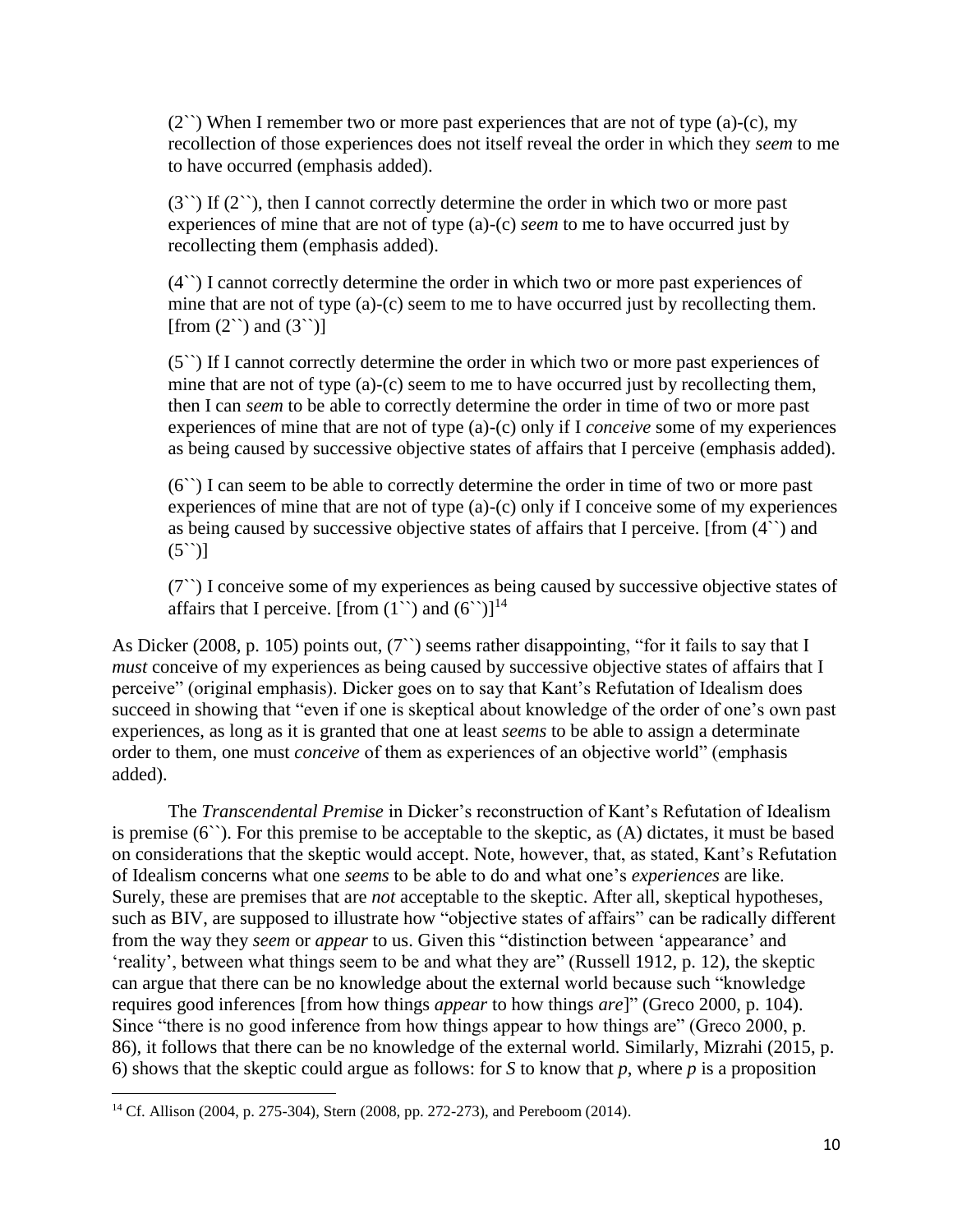about the external world, such as 'I have hands', *S* must be able to distinguish between it being the case that *p* and it appearing to *S* as if *p*. Since *S* cannot distinguish the two, it follows that *S* doesn't know that *p*. Given the appearance/reality distinction, then, all that Kant's argument succeeds in showing is what our *appearances* are like, not what *reality* is like. So, rather than presuppose some link between appearances and reality, which the skeptic would not accept, what else could Kant appeal to in order to justify the *Transcendental Premise* of his Refutation of Idealism, namely, premise (6``) in Dicker's reconstruction, in a way that would be acceptable to the skeptic?

Insofar as Kant's Refutation of Idealism is a transcendental argument, the *Transcendental Premise* of this argument, namely, (6"), must be grounded in considerations of conceivability and possibility, as I have argued above. In other words, it must be based on the conceivabilitypossibility (or inconceivability-impossibility) move. As I have argued above, however, the conceivability-possibility (or inconceivability-impossibility) move cannot ground the *Transcendental Premise* of a transcendental argument, according to which "*X* is a metaphysically necessary condition for *Y*," since the fact that one fails to conceive of a possible world in which P obtains is not conclusive evidence that P is indeed inconceivable. But this means that *Y* may not be a metaphysically necessary condition for the truth of *X* after all. In the case of Kant's Refutation of Idealism, Kant might find it hard to conceive of a world in which one can have self-conscious experiences without there being physical objects outside of one's mind (Brueckner 2010, p. 11). But this may simply be a failure on Kant's part, not a sure sign that selfconscious experience without physical objects is inconceivable. Indeed, a skeptical hypothesis, such as *The Matrix*, is supposed to be a scenario in which one can have self-conscious experiences of objects that do not exist. For instance, it might seem to one as if one is experiencing the flavor of a mouth-watering steak and the taste of red wine, but of course, in a computer simulation like *The Matrix*, there are not steaks and there is no red wine.

I take Brueckner (2010, p. 11) to be raising somewhat similar concerns about Kant's Refutation of Idealism when he, too, says that the argument is "disappointing." Even "a successful Kantian transcendental argument," Brueckner (2010, p. 11) argues, "would not certify any of one's claims to know facts about particular physical objects." For, if one were a BIV, one would be in a scenario in which one could be caused to experience event *A* before event *B*, but also be caused to experience event *B* before event *A*. So, although one would experience either *A* before *B* or *B* before *A*, one could still end up having false conceptions about the temporal sequence of events *A* and *B*. Similarly, the Architect of *The Matrix* could easily make one experience events in some order other than the order in which they actually occurred, e.g., the experience of tasting a mouth-watering steak before the experience of savoring a glass of red wine, and vice versa.

If this is correct, then Kant's Refutation of Idealism fails to show that skeptical hypotheses, such as BIV and *The Matrix*, are impossible. For such skeptical hypotheses to be impossible, they would have to be inconceivable, since the *Transcendental Premise* of a transcendental argument like Kant's Refutation of Idealism must be grounded in considerations of conceivability and possibility (i.e., the inconceivability-impossibility move) in order to be acceptable to the skeptic. Such considerations, however, cannot ground the *Transcendental Premise* because from "S cannot conceive of P" it doesn't necessarily follow that P is inconceivable, and from "P is inconceivable" it doesn't necessarily follow that P is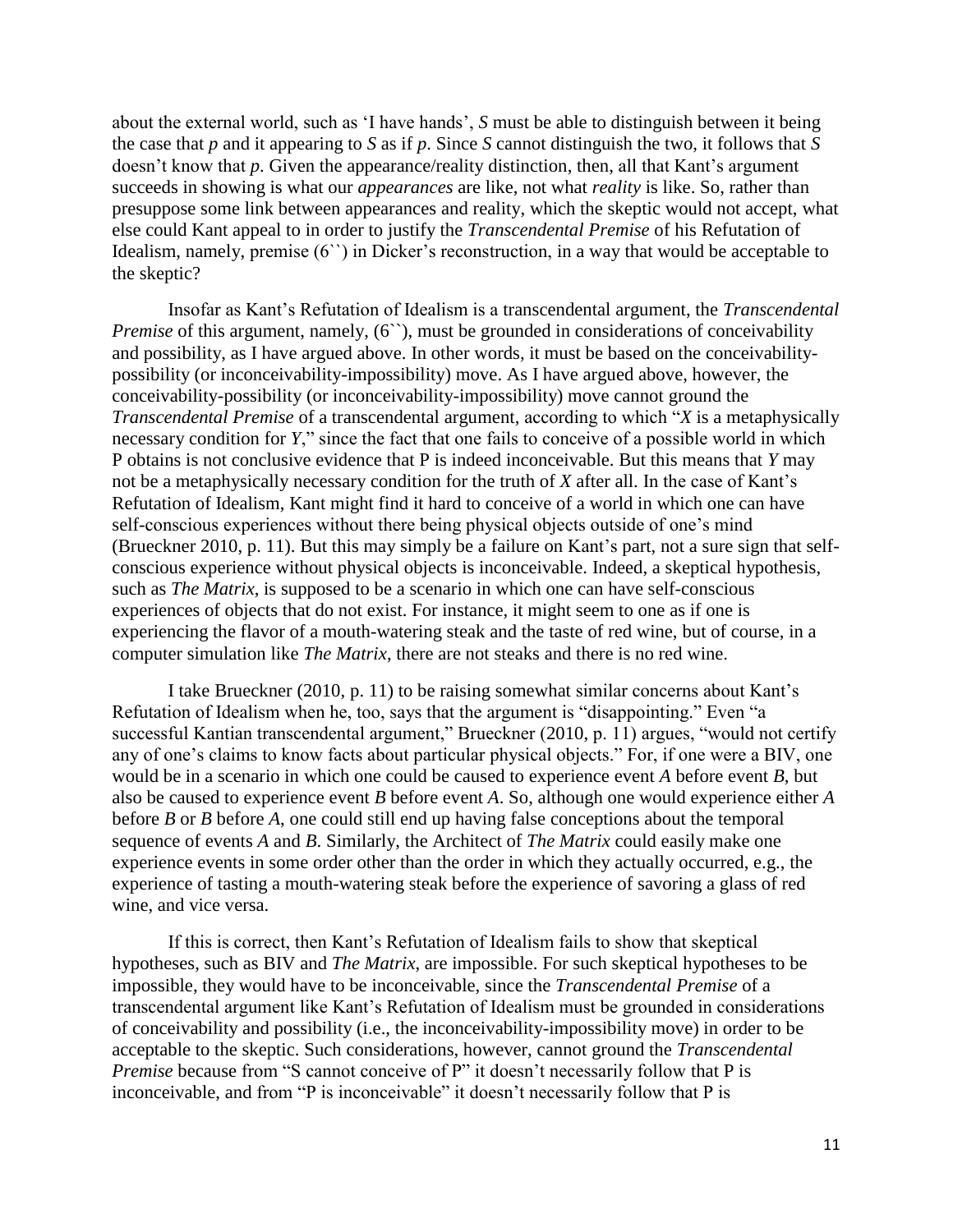metaphysically impossible. Indeed, *The Matrix* is supposed to be a scenario in which one can have temporally ordered experiences of objects that do not exist. Moreover, perhaps extraterrestrial intelligent beings with modal powers superior to those of Kant would be able to conceive of a world in which one can have self-conscious experiences of physical objects that do not exist or successive events that do not obtain. Again, this may simply be a limitation on Kant's part, in virtue of being a creature of limited cognitive abilities, not a sure sign that "the existence of physical objects is a [necessary] condition for the possibility of self-conscious experience" (Brueckner 2010, p. 11).

### **3. Conclusion**

In this paper, I have argued that, if transcendental arguments are to proceed from premises that are acceptable to the skeptic, the *Transcendental Premise*, according to which "*X* is a metaphysically necessary condition for the possibility of *Y*," must be grounded in considerations of conceivability and possibility. More explicitly, the premise "*X* is a metaphysically necessary condition for the possibility of *Y*" is based on what Szabó Gendler and Hawthorne (2002, p. 2) call the "conceivability-possibility (or inconceivability-impossibility) move." This move, however, is a problematic argumentative move when advancing transcendental arguments for the following reasons. First, from "S cannot conceive of P" it doesn't necessarily follow that P is inconceivable. Second, from "P is inconceivable" it doesn't necessarily follow that P is metaphysically impossible. Third, rather than block skeptical doubts, the conceivabilitypossibility (or inconceivability-impossibility) move opens the floodgates of skeptical doubts. It allows that skeptic to raise local doubts about our scientific knowledge as well as global doubts about our knowledge of the external world. For these reasons, transcendental arguments fail to deliver on their promise of being effective anti-skeptical arguments.

### **Acknowledgments**

I am very grateful to an anonymous reviewer of *Philosophia* for helpful comments on an earlier draft.

### **References**

Albert, D. Z. (1992). *Quantum Mechanics and Experience*. Cambridge, MA: Harvard University Press.

Albert, D. (2012). On the Origin of Everything. March 23, 2012. *The New York Times*. [http://www.nytimes.com/2012/03/25/books/review/a-universe-from-nothing-by-lawrence-m](http://www.nytimes.com/2012/03/25/books/review/a-universe-from-nothing-by-lawrence-m-krauss.html?_r=0)[krauss.html?\\_r=0.](http://www.nytimes.com/2012/03/25/books/review/a-universe-from-nothing-by-lawrence-m-krauss.html?_r=0)

Allison, H. E. (2004). *Kant's Transcendental Idealism*. Revised and Enlarged Edition. New Haven: Yale University Press.

Bardon, A. (2005). Performative Transcendental Arguments. *Philosophia* 33 (1): 69-95.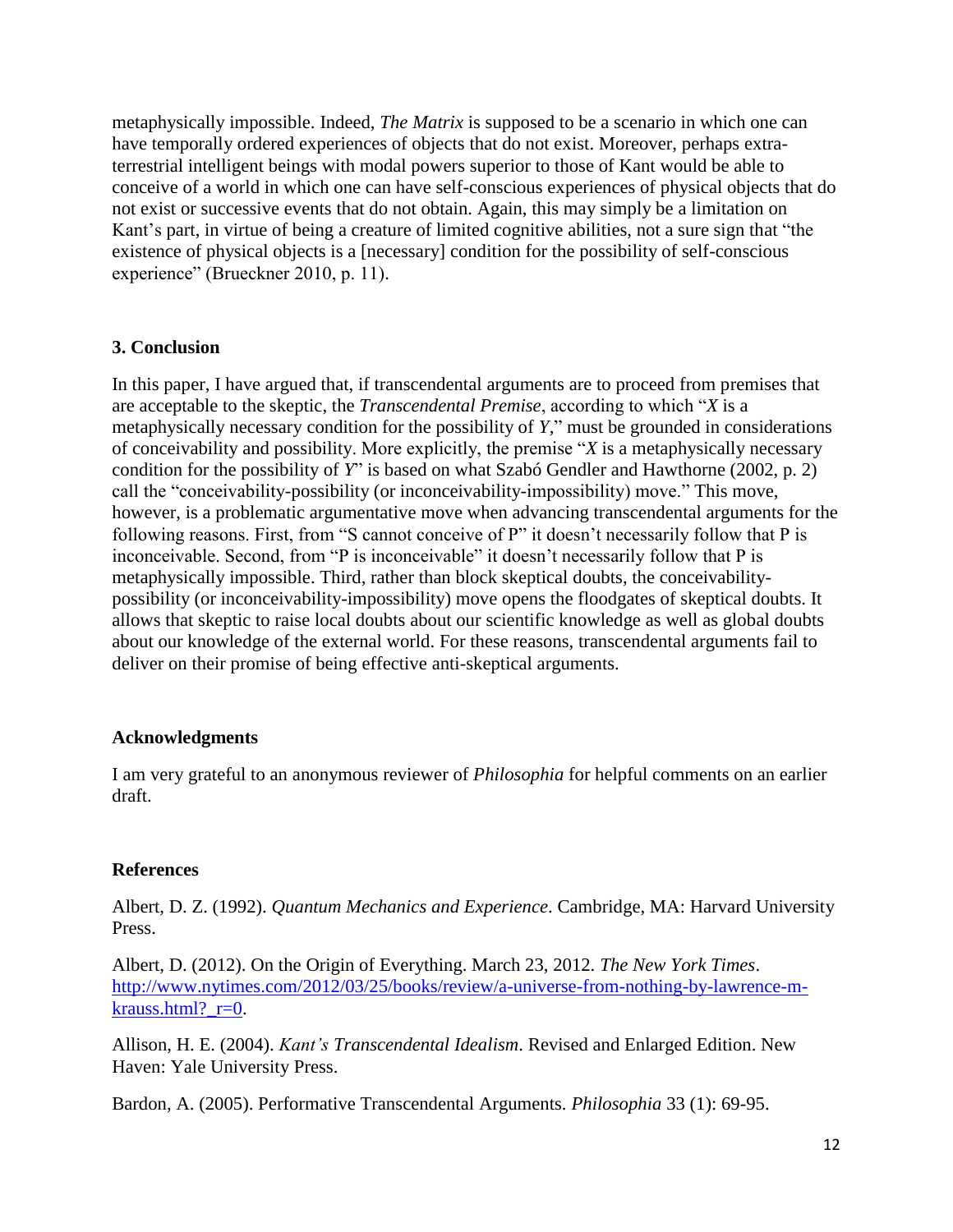Brown, J. (2009). Sosa on Scepticism. *Philosophical Studies* 143 (3): 397-405.

Brueckner, T. (2010). *Essays on Skepticism*. New York: Oxford University Press.

Cassam, Q. (2007). *The Possibility of Knowledge*. New York: Oxford University Press.

Chalmers, D. (2002). Does Conceivability Entail Metaphysical Possibility? In T. Szabó Gendler and J. Hawthorne (eds.), *Conceivability and Possibility* (pp. 145-200). New York: Oxford University Press.

Chalmers, D. (2010). *The Character of Consciousness*. New York: Oxford University Press.

Devitt, M. (1990). Meanings Just Ain't in the Head. In G. Boolos (ed.), *Meaning and Method: Essays in Honor of Hilary Putnam* (pp. 79-104). Cambridge: Cambridge University Press.

Devitt, M. and Sterelny, K. (1999). *Language and Reality: An Introduction to the Philosophy of Language*. Second Edition. Cambridge, MA: The MIT Press.

Devitt, M. (2006). *Ignorance of Language*. Oxford: Clarendon Press.

Dicker, G. (2004). *Kant's Theory of Knowledge: An Analytical Introduction*. New York: Oxford University Press.

Dicker, G. (2008). Kant's Refutation of Idealism. *Noûs* 42 (1): 80-108.

Fisher, S. (2014). Pierre Gassendi. In E. N. Zalta (ed.), *The Stanford Encyclopedia of Philosophy*  (Spring 2014 Edition). URL = [http://plato.stanford.edu/archives/spr2014/entries/gassendi/.](http://plato.stanford.edu/archives/spr2014/entries/gassendi/)

Greco, J. (2000). *Putting Skeptics in Their Place: The Nature of Skeptical Arguments and Their Role in Philosophical Inquiry*. New York: Cambridge University Press.

Greco, J. (2007). External World Skepticism. *Philosophy Compass* 2: 625-649.

Guth, A. H. (1997). *The Inflationary Universe: The Quest for a New Theory of Cosmic Origins*. New York: Basic Books.

Kant, I. (1998). *Critique of Pure Reason*. Translated and edited by Paul Guyer and Allen W. Wood. New York: Cambridge University Press.

Krauss, L. M. (2012). *A Universe from Nothing: Why There Is Something Rather Than Nothing*. New York: Free Press.

Kuusela, O. (2008). Transcendental Arguments and the Problem of Dogmatism. *International Journal of Philosophical Studies* 16 (1): 57-75.

Maitzen, S. (2006). The Impossibility of Local Skepticism. *Philosophia* 34 (4): 453-464.

Mizrahi, M. (2015). An Argument for External World Skepticism from the Appearance/Reality Distinction. *International Journal for the Study of Skepticism*. DOI: 10.1163/22105700- 00503001.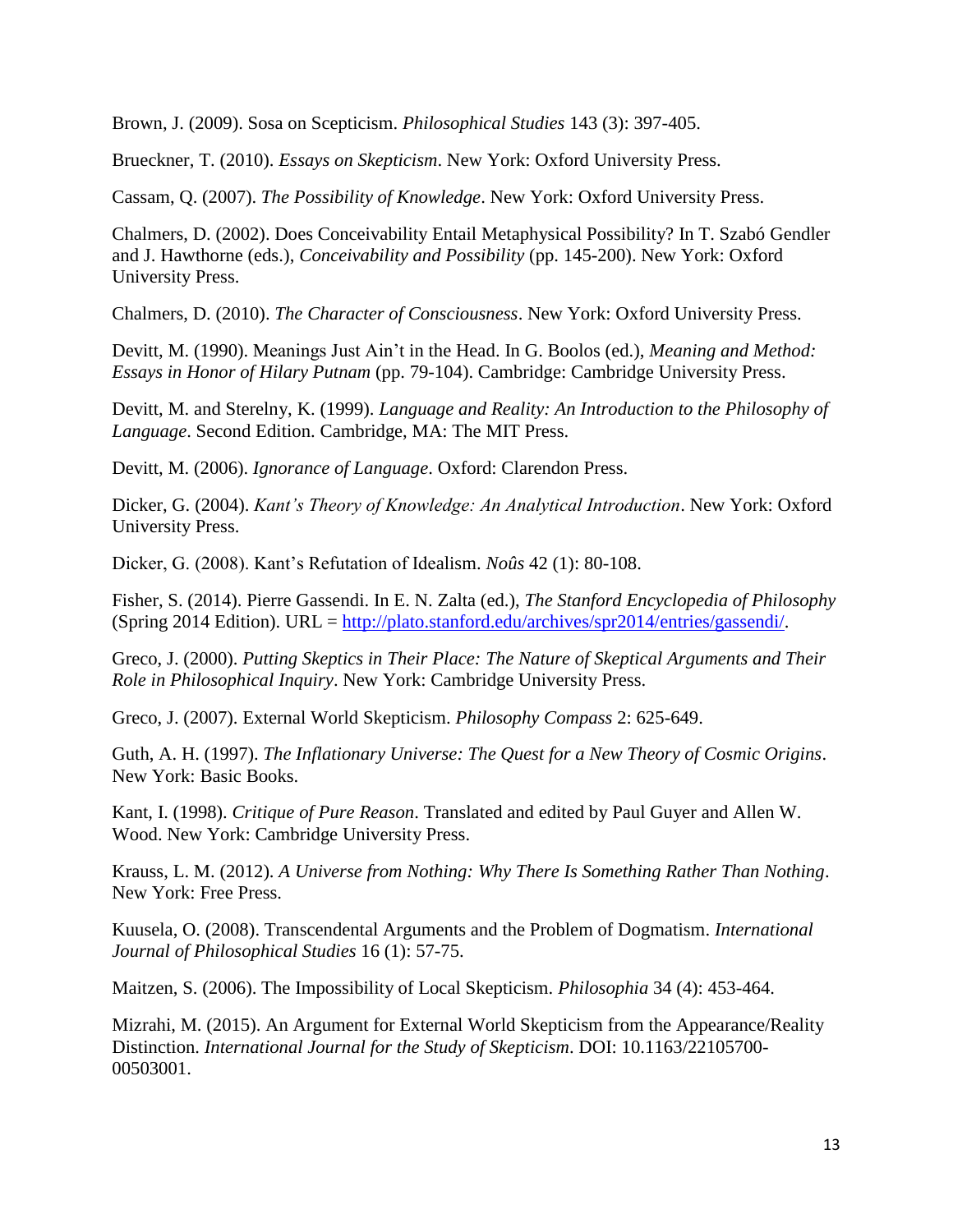Mizrahi, M. and Morrow, D. R. (2015). Does Conceivability Entail Metaphysical Possibility? *Ratio* 28: 1-13.

Pereboom, D. (2014). Kant's Transcendental Arguments. In E. N. Zalta (ed.), *The Stanford Encyclopedia of Philosophy* (Fall 2014 Edition), URL = [http://plato.stanford.edu/archives/fall2014/entries/kant-transcendental/.](http://plato.stanford.edu/archives/fall2014/entries/kant-transcendental/)

Phillips, A. C. (2003). *Introduction to Quantum Mechanics*. New York: Wiley.

Pritchard, D. and Ranalli, C. (2016). Putnam on BIVs and Radical Scepticism. In S. C. Goldberg (ed.), *The Brain in a Vat* (pp. 75-89). Cambridge: Cambridge University Press.

Putnam, H. (1975). *Mind, Language, and Reality*: Philosophical Papers, vol. 2. Cambridge: Cambridge University Press.

Putnam, H. (1981). *Reason, Truth, and History*. New York: Cambridge University Press.

Reimer, M. and Michaelson, E. (2016). Reference. In E. N. Zalta (ed.), *The Stanford Encyclopedia of Philosophy* (Summer 2016 Edition), URL = [http://plato.stanford.edu/archives/sum2016/entries/reference/.](http://plato.stanford.edu/archives/sum2016/entries/reference/)

Schaffer, J. (2010). The Debasing Demon. *Analysis* 70 (2): 228-237.

Strawson, P. F. (2008). *Scepticism and Naturalism: Some Varieties*. Abingdon, Oxon: Routledge.

Stenholm, S. (2002). Are there Measurements? In R. A. Bertlmann and A. Zeilinger (eds.), *Quantum [Un]speakables: From Bell to Quantum Information* (pp. 185-198). New York: Springer.

Stern, R. (2003). Introduction. In R. Stern (ed.), *Transcendental Arguments: Problems and Prospects* (pp. 1-12). New York: Oxford University Press.

Stern, R. (2004). *Transcendental; Arguments and Scepticism: Answering the Question of Justification*. Oxford: Clarendon Press.

Stern, R. (2007). Transcendental Arguments: A Plea for Modesty. *Grazer Philosophische Studien* 74: 143-161.

Stern, R. (2008). Kant's Response to Skepticism. In J. Greco (ed.), *The Oxford Handbook of Skepticism* (pp. 265-285). New York: Oxford University Press.

Stern, R. (2013). Transcendental Arguments. In E. N. Zalta (ed.), *The Stanford Encyclopedia of Philosophy* (Summer 2013 Edition). URL = [http://plato.stanford.edu/archives/sum2013/entries/transcendental-arguments.](http://plato.stanford.edu/archives/sum2013/entries/transcendental-arguments)

Russell, B. (1912). *The Problems of Philosophy*. London: Williams and Norgate.

Stroud. B. (1968). Transcendental Arguments. *Journal of Philosophy* 65: 241-256.

Stroud, B. (2000). *Understanding Human Knowledge*. New York: Oxford University Press.